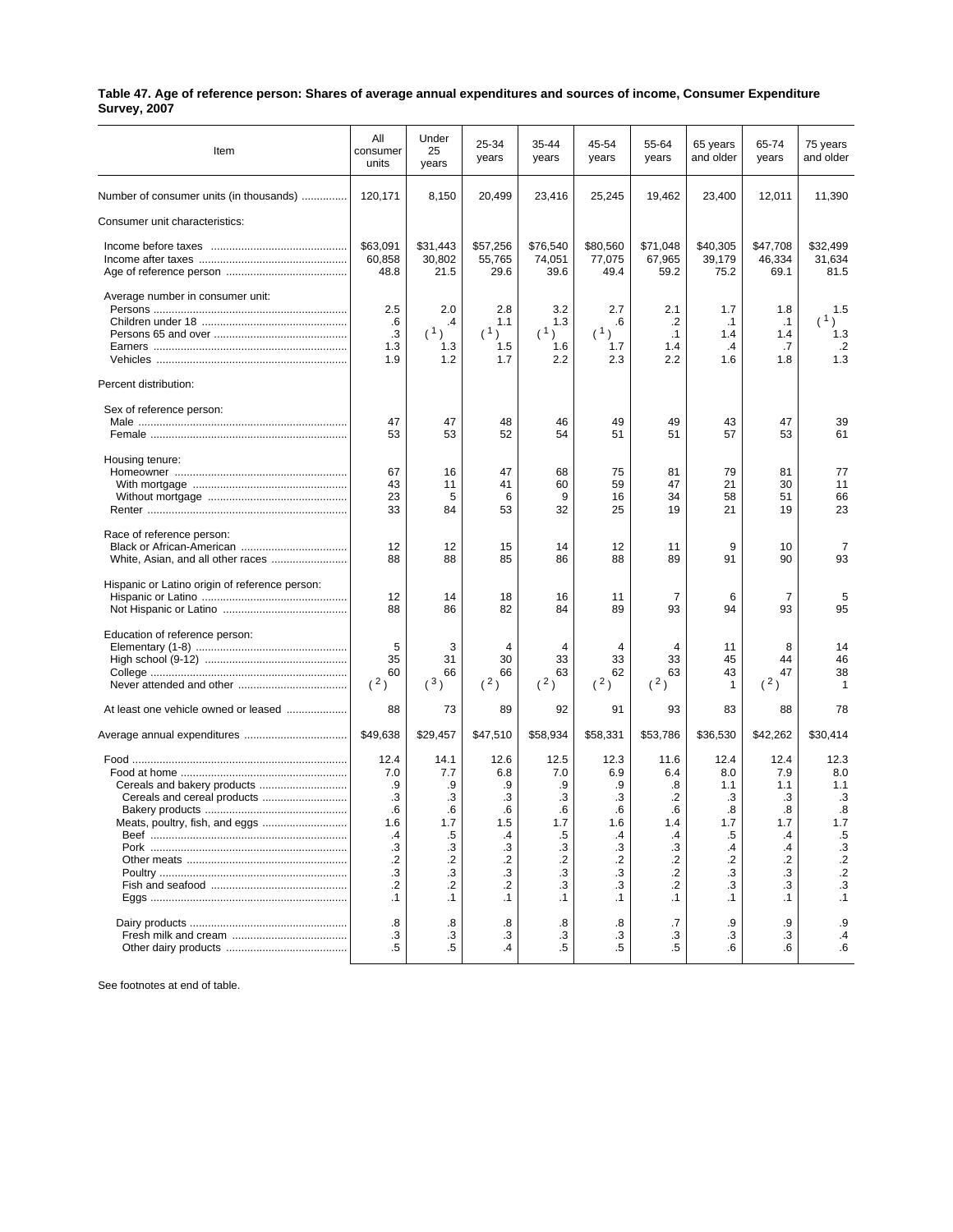| Table 47. Age of reference person: Shares of average annual expenditures and sources of income, Consumer Expenditure |  |
|----------------------------------------------------------------------------------------------------------------------|--|
| Survey, 2007 - Continued                                                                                             |  |

| Item                                   | All<br>consumer<br>units | Under<br>25<br>years | 25-34<br>years   | 35-44<br>years   | 45-54<br>years | 55-64<br>years   | 65 years<br>and older | 65-74<br>years   | 75 years<br>and older |
|----------------------------------------|--------------------------|----------------------|------------------|------------------|----------------|------------------|-----------------------|------------------|-----------------------|
|                                        | 1.2                      | 1.2                  | 1.1              | 1.1              | 1.2            | 1.2              | 1.5                   | 1.5              | 1.6                   |
|                                        | .4                       | .4                   | .4               | .4               | $\cdot$        | .4               | .5                    | .5               | .6                    |
|                                        | $\mathcal{A}$            | .4                   | .3               | .4               | $\cdot$        | .4               | .5                    | .5               | $.5\,$                |
|                                        | $\cdot$                  | .2                   | $\cdot$          | $\cdot$          | $\cdot$        | $\cdot$ .2       | .3                    | .3               | .3                    |
|                                        | $\cdot$                  | .2                   | .2               | $\cdot$          | $\cdot$        | $\cdot$          | .2                    | .2               | $\cdot$ .2            |
|                                        | 2.5                      | 3.1                  | 2.5              | 2.5              | 2.5            | 2.3              | 2.7                   | 2.7              | 2.6                   |
|                                        | .3                       | .2                   | .2               | .3               | .3             | .2               | .3                    | .3               | $\cdot$ 3             |
|                                        | $\cdot$                  | .2                   | .2               | $\cdot$          | .2             | $\cdot$          | .2                    | .2               | .3                    |
|                                        | 1.3                      | 1.8                  | 1.4              | 1.3              | 1.2            | 1.1              | 1.3                   | 1.3              | 1.3                   |
|                                        | .7                       | .9                   | .6               | .6               | .7             | .6               | .7                    | .7               | .6                    |
| Food prepared by consumer unit on      | $\cdot$ 1                |                      |                  |                  | $\cdot$ 1      |                  |                       |                  |                       |
|                                        | 5.4                      | $\cdot$ 1<br>6.4     | $\cdot$ 1<br>5.9 | $\cdot$ 1<br>5.5 | 5.4            | $\cdot$ 1<br>5.2 | $\cdot$ 1<br>4.4      | $\cdot$ 1<br>4.4 | $\cdot$ 1<br>4.3      |
|                                        |                          |                      |                  |                  |                |                  |                       |                  |                       |
|                                        | .9                       | 1.6                  | 1.1              | .8               | .9             | 1.0              | .8                    | .8               | .7                    |
|                                        | 34.1                     | 32.6                 | 36.5             | 35.6             | 32.9           | 32.0             | 33.9                  | 32.1             | 36.7                  |
|                                        | 20.2                     | 21.1                 | 22.2             | 21.6             | 19.9           | 18.2             | 18.2                  | 17.2             | 19.8                  |
|                                        | 13.6                     | 4.7                  | 12.6             | 15.7             | 14.8           | 13.1             | 12.1                  | 12.6             | 11.3                  |
| Mortgage interest and charges          | 7.8                      | 3.1                  | 9.0              | 10.6             | 8.7            | 6.4              | 3.6                   | 4.8              | 1.8                   |
|                                        | 3.4                      | 1.1                  | 2.3              | 3.3              | 3.7            | 4.0              | 4.5                   | 4.2              | 5.0                   |
| Maintenance, repairs, insurance, other | 2.3                      | .5                   | 1.3              | 1.8              | 2.3            | 2.8              | 4.0                   | 3.6              | 4.5                   |
|                                        | 5.2                      | 15.8                 | 9.0              | 4.8              | 3.5            | 2.9              | 4.5                   | 3.0              | 6.6                   |
|                                        | 1.4                      | .6                   | .6               | 1.1              | 1.6            | 2.2              | 1.7                   | 1.6              | 1.8                   |
| Utilities, fuels, and public services  | 7.0                      | 6.2                  | 6.4              | 6.7              | 6.9            | 7.0              | 8.5                   | 8.0              | 9.3                   |
|                                        | 1.0                      | .6                   | .8               | .9               | .9             | 1.0              | 1.4                   | 1.2              | 1.5                   |
|                                        | 2.6                      | 2.4                  | 2.4              | 2.5              | 2.6            | 2.6              | 3.2                   | 3.0              | 3.5                   |
|                                        | .3                       | $\cdot$ 1            | .2               | .2               | .3             | .3               | .6                    | $\cdot$          | .8                    |
|                                        | 2.2                      | 2.5                  | 2.3              | 2.2              | 2.3            | 2.1              | 2.2                   | 2.2              | 2.2                   |
| Water and other public services        | .9                       | .6                   | .8               | .8               | .8             | .9               | 1.2                   | 1.1              | 1.4                   |
|                                        | 2.0                      | 1.2                  | 2.5              | 2.4              | 1.5            | 1.6              | 2.3                   | 1.7              | 3.1                   |
|                                        | .8                       | .6                   | 1.6              | 1.4              | .3             | .3               | .6                    | .2               | 1.1                   |
|                                        | 1.1                      | .6                   | .8               | 1.0              | 1.2            | 1.3              | 1.7                   | 1.5              | 2.0                   |
|                                        | 1.3                      | .9                   | 1.1              | 1.1              | 1.2            | 1.7              | 1.5                   | 1.6              | 1.5                   |
|                                        | .3                       | .3                   | .3               | .3               | .3             | $\cdot$          | .3                    | .3               | .3                    |
|                                        | .7                       | .5                   | .6               | .6               | .6             | 1.1              | .8                    | .8               | $\boldsymbol{.8}$     |
|                                        | .3                       | $\cdot$ .2           | .3               | $\cdot$          | .3             | $\cdot$          | $\cdot$               | $\cdot$          | $\cdot$ 4             |
| Household furnishings and equipment    | 3.6                      | 3.1                  | 4.3              | 3.7              | 3.3            | 3.6              | 3.4                   | 3.6              | 3.1                   |
|                                        | .3                       | .2                   | .3               | .3               | .2             | .3               | .3                    | .3               | .3                    |
|                                        | .9                       | 1.0                  | 1.1              | 1.1              | .8             | .8               | .6                    | .7               | $.5\,$                |
|                                        | $\cdot$ 1                | (1)                  | $\cdot$ 1        | $\cdot$ 1        | $\cdot$ 1      | $\cdot$ 1        | $\cdot$ 1             | $\cdot$ 1        | $\cdot$ 1             |
|                                        | .5                       | .4                   | .4               | .4               | .5             | .5               | .5                    | .5               | .5                    |
| Small appliances, miscellaneous        | .2                       | .2                   | .2               | .2               | $\cdot$        | $\cdot$          | .3                    | .3               | .3                    |
| Miscellaneous household equipment      | 1.7                      | 1.3                  | 2.1              | 1.7              | 1.5            | 1.7              | 1.5                   | 1.6              | 1.4                   |
|                                        | 3.8                      | 5.0                  | 4.4              | 4.0              | 3.8            | 3.5              | 2.8                   | 3.1              | 2.4                   |
|                                        | .9                       | 1.1                  | 1.1              | 1.0              | .9             | $\cdot$          | .6                    | .6               | .5                    |
|                                        | .7                       | 1.0                  | .8               | .7               | .7             | .7               | .5                    | .5               | .5                    |
|                                        | .2                       | $\cdot$ 1            | $\cdot$          | .3               | $\cdot$ 1      | $\cdot$ 1        | $\cdot$ 1             | $\cdot$ 1        |                       |
|                                        | 1.5                      | 1.8                  | 1.5              | 1.5              | 1.6            | 1.5              | 1.3                   | 1.5              | 1.1                   |
|                                        | 1.3                      | 1.7                  | 1.2              | 1.0              | 1.4            | 1.3              | 1.3                   | 1.4              | 1.0                   |
|                                        | $\cdot^2$                | $\cdot$ 1            | .3               | .4               | $\cdot$        | $\cdot$ 1        | $\cdot$ 1             | $\cdot$ 1        |                       |
|                                        | .2                       | .5                   | .4               | .2               | $\cdot$ 1      | $\cdot$ 1        | $\cdot$ 1             | $\cdot$ 1        | (1)                   |
|                                        | .7                       | .8                   | .8               | .7               | .7             | .7               | $\cdot$               | .5               | .3                    |
| Other apparel products and services    | .6                       | .8                   | .6               | .6               | .5             | .5               | .4                    | .5               | $\mathcal{A}$         |
|                                        | 17.6                     | 19.4                 | 19.1             | 17.9             | 17.0           | 17.9             | 15.8                  | 18.1             | 12.4                  |
|                                        | 6.5                      | 7.7                  | 8.3              | 7.1              | 5.5            | 6.2              | 5.4                   | 6.4              | 4.0                   |
|                                        | 3.2                      | 3.6                  | 3.2              | 3.3              | 2.8            | 3.2              | 3.3                   | 4.1              | 2.2                   |
|                                        | 3.2                      | 3.8                  | 4.7              | 3.6              | 2.4            | 2.9              | 2.0                   | 2.2              | 1.8                   |
|                                        | $\cdot$                  | $^{4}$ .3            | .3               | .2               | .3             | 4.1              | 4.1                   | 4.1              | (3)                   |

See footnotes at end of table.